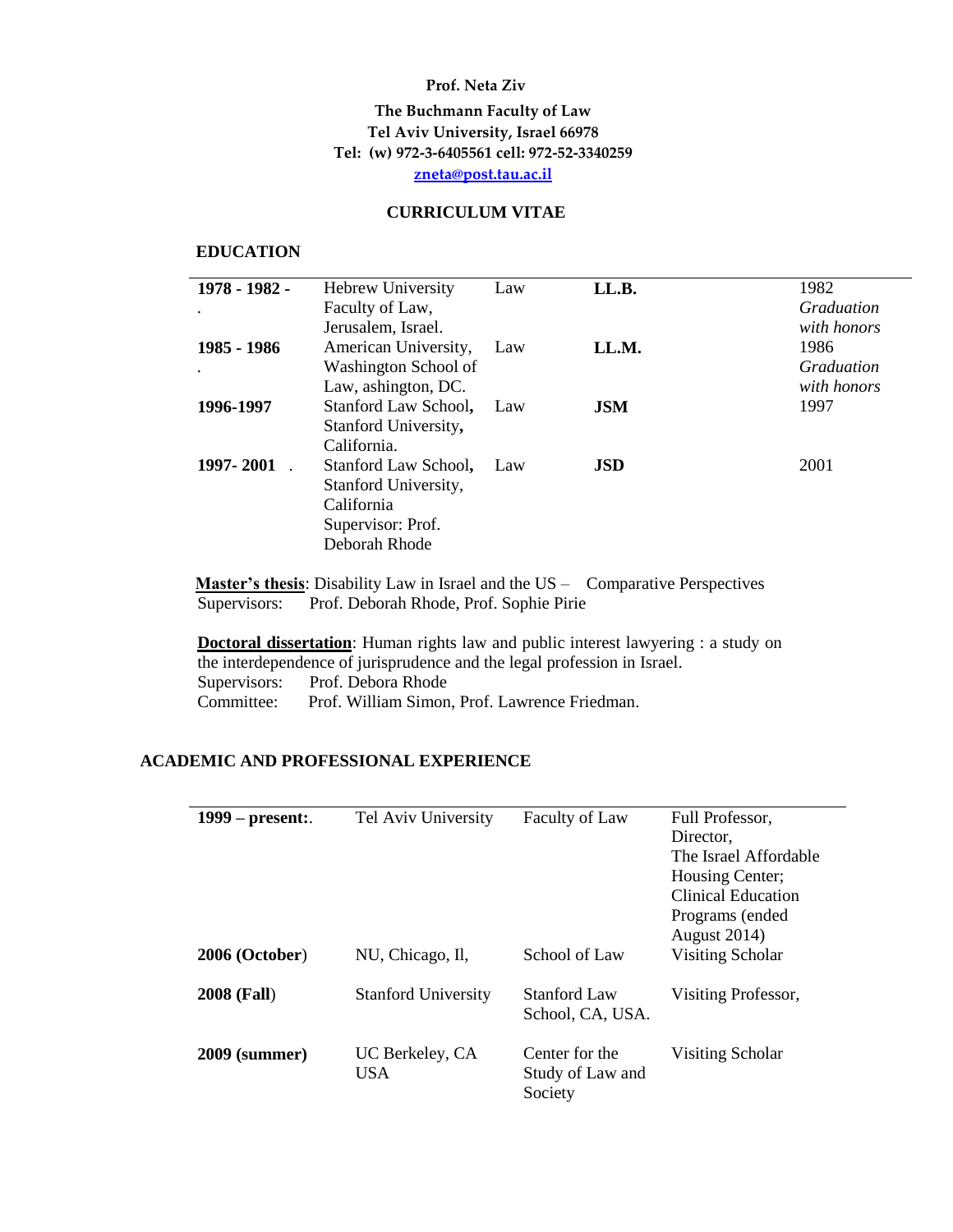| <b>2010</b><br>(summer) | The Stein Center for Law and Ethics<br>Fordham Univ., NY | <b>Senior Fellow</b>      |
|-------------------------|----------------------------------------------------------|---------------------------|
| $2011$ (summer)         | The Stein Center for Law and Ethics<br>Fordham Univ., NY | Visiting Scholar          |
| $2013$ (summer)         | Fuhrman Center for Real Estate<br>and Urban Policy, NYU  | Visiting Scholar          |
| <b>2014 (Fall)</b>      | Fordham Law School, NYC                                  | <b>Visiting Professor</b> |
| 2017-2018               | NALSAR University, Hyderabad,<br>India (forthcoming)     | Scholar in Residence      |

#### **Professional experience as practicing attorney**

**1984-1996** *Attorney at Law - Director, Law and Policy Development,* The Association for Civil Rights in Israel.

### **ACTIVE PARTICIPATION IN SCIENTIFIC MEETINGS**/Committees (Partial list) Conference organization

| 2009 The Cegla Center for Interdisciplinary Research of the Law:                |
|---------------------------------------------------------------------------------|
| <b>Money Matters: The Law, Politics and Economics of Currency, January 2009</b> |
| (with Roi Kreitner, TAU & Christine Desan, HLS).                                |
|                                                                                 |

- 2010 The Israel Law & Society Association, December 2010 (Conference Organizer together with Dr. Tali Margalit).
- 2010 Rethinking Disability: The State, the Community, and the Individual; (International Conference – Organizing Committee together with Dr. Nissim Mizrahi, TAU).
- 2012 Too Many lawyers Facts, Reasons, Consequences and Solutions, IISJL, Onati, Spain, April 2012.

## **ACADEMIC AND PROFESSIONAL AWARDS**

| 1985          | The New Israel Fund: US-Israel Civil Liberties Law Fellowship                     |
|---------------|-----------------------------------------------------------------------------------|
| $1996 - 1997$ | <b>Fulbright:</b> Graduate Studies Fellowship                                     |
| $1996 - 1999$ | The Ford Foundation, Individual Research Fellowship                               |
| 2000          | The American Association of University Women (AAUW): International                |
|               | Fellowship                                                                        |
| 2008-9        | <b>The Israel Science Foundation, Research Grant -The Regulation of the Legal</b> |
|               | Profession in Israel                                                              |
| 2009-2010     | <b>The Israel Science Foundation, Research Grant -The Regulation of the Legal</b> |
|               | Profession in Israel                                                              |
| 2013          | <b>Leadership Award: Bizchut</b> - The Israel Human Rights Center for people      |
|               | with Disabilities                                                                 |
| 2013          | <b>The Emile Zola Chair for Human Rights Award</b> – for Housing, Community       |
|               | & Law Clinic                                                                      |
|               |                                                                                   |